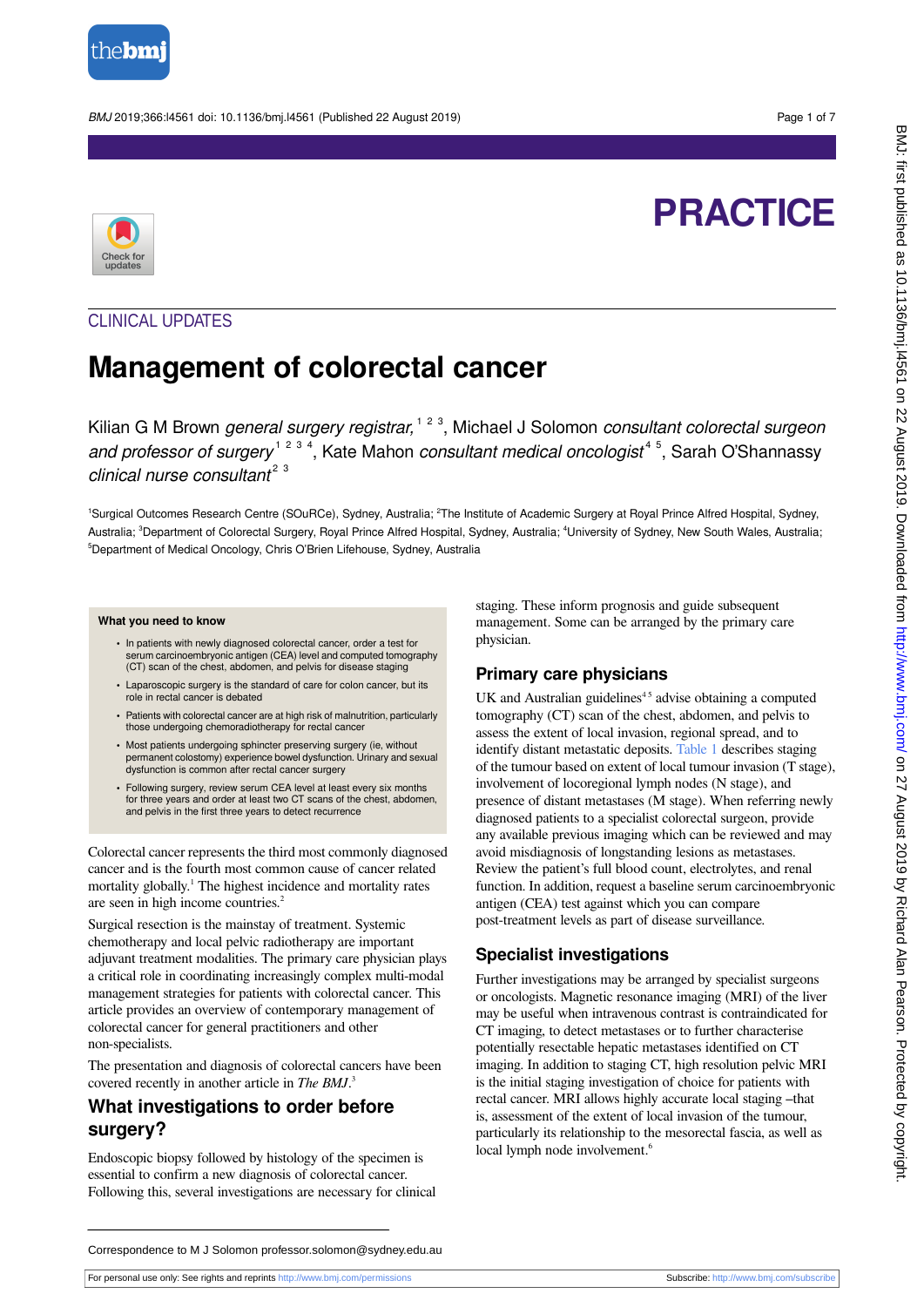**How can you prepare patients for**

Many aspects of the preoperative assessment begin in primary care. Consider referral for further cardiopulmonary assessment

**surgery?**

#### and specialist review in patients with notable comorbidities. Further preoperative optimisation is generally coordinated by a colorectal cancer preadmission or preoperative assessment clinic, however this varies across different healthcare settings. **Enhanced recovery after surgery (ERAS)** ERAS programmes ([box 1](#page-1-0)) are considered the standard of care in the perioperative management of patients undergoing colorectal surgery. They aim to reduce the impact of surgery on the patient and optimise postoperative recovery using a range of perioperative interventions. **Box 1: Enhanced recovery after surgery (ERAS) programmes for colorectal cancer** Principles of ERAS include

- <span id="page-1-0"></span>**•** preoperative education and counselling
- **•** optimising preoperative nutritional status
- **•** anaesthetic protocols
- **•** early enteral feeding
- prevention of postoperative ileus
- **•** optimal postoperative analgesia
- early mobilisation<sup>7</sup>

Institutions vary widely in their ERAS protocols and compliance. Use of ERAS protocols in patients undergoing colorectal surgery reduced length of hospital stay (mean difference 2.44 days, 95% confidence interval −3.06 to −1.83 days, P<0.00001) and overall complications (relative risk 0.71; 95% confidence interval 0.58 to 0.86, P=0.0006), as per a meta-analysis (13 randomised controlled trials, 1910 patients).<sup>8</sup>

## **Stomal therapy**

Following colorectal surgery, some patients require a temporary or permanent stoma, which can impact their quality of life.<sup>9</sup> Patients will likely have concerns about life with a stoma, such as returning to their normal lifestyle, stoma leakages, odour, and fear of intimacy. Common physical complications of stoma include skin excoriation, parastomal herniation, retraction, or prolapse.<sup>10</sup> The decision to form a stoma is complex and depends on factors relating to the tumour (site, size, and staging), treatment (radiotherapy or not), patient (older, comorbidities, patient preferences, hereditary polyposis syndromes), and whether emergency surgery is required, such as in intestinal obstruction or ischaemia. In the elective setting, a permanent colostomy is usually required in patients with low rectal tumours or those involving the anal sphincter complex. Patients with mid to low rectal tumours may require a temporary ileostomy. Reversal can be considered after three months.

Schedule a preoperative consultation on stomal therapy in elective settings. This can take place on an outpatient basis and involves examination by the stomal therapist and selection of an appropriate site for the stoma. A systematic review noted that studies evaluating preoperative stoma education were heterogeneous, but identified two interventional studies that showed improvement in stoma-specific and overall quality of life (P=0.00001 and P=0.000-0.006).<sup>11</sup> One small randomised controlled trial (42 patients) showed a reduction in postoperative hospital stay after preoperative stomal education (8 days *v* 10 days,  $P=0.029$ .<sup>12</sup> A stomal consultation is often not feasible if

surgery is performed in an emergency setting outside of working hours, in which case the stoma site is selected by a senior surgeon.

## **Bowel preparation**

Mechanical bowel preparation involves use of oral (and/or rectal) osmotic laxative solutions and a clear fluid diet for 24 hours preoperatively to empty the bowel. Preparation in this way has traditionally been used routinely before colorectal cancer resections; however, multiple randomised controlled trials and subsequent meta-analyses, including a Cochrane review published in 2004,<sup>13</sup> failed to show a reduction in wound infections or anastomotic leaks.<sup>14-16</sup> Since then mechanical bowel preparation is less favoured among surgeons, particularly for colonic resections. However, it is being revisited after several American studies have shown reduction in postoperative infections after mechanical bowel preparation with oral antibiotics.<sup>17-19</sup> A nationwide analysis of 8442 patients undergoing colorectal surgery showed that mechanical bowel preparation with antibiotics was independently associated with lower rates of postoperative ileus (odds ratio 0.71, 95% confidence interval 0.56 to 0.90), surgical site infection (odds ratio 0.40, 95% confidence interval 0.31 to 0.53), and anastomotic leakage (odds ratio 0.57, 95% confidence interval 0.35 to 0.94) compared with patients without mechanical bowel preparation.<sup>19</sup> While uncertainty exists, current UK guidelines recommend against the routine use of mechanical bowel preparation before colorectal cancer resections, but state there may be benefit in patients undergoing restorative resection for rectal cancer.<sup>20</sup>

## **Nutritional interventions**

Malnutrition is common among cancer patients as a result of chemotherapy, radiotherapy, and surgery, and the metabolic effect of malignancy. Patients with colorectal cancer are at higher risk of malnutrition compared with other cancer patients.<sup>21</sup> The highest rates are seen in patients with rectal cancer who undergo neoadjuvant chemoradiation.<sup>22</sup> Although nutritional assessment and support is routinely provided before colorectal surgery, there remains a paucity of data for its effectiveness.

Preoperative carbohydrate loading is often considered in patients undergoing elective surgery for colorectal cancer. A clear, oral carbohydrate solution is given before midnight on the day before surgery and again 2-3 hours before surgery. A small randomised controlled trial (36 patients) showed this reduced length of hospital stay (7.5 *v* 13 days, P=0.019).<sup>23</sup>

## **What are the surgical options for colorectal cancer?**

[Figure 1](#page-6-0) depicts the prognosis for patients with colon and rectal cancer based on stage of disease, which will influence the decision on treatment. Survival can vary based on several prognostic factors. The specialist team would typically discuss this with the patient while informing them about the possible outcomes and complications of surgery and adjuvant treatments.

#### **Open surgery**

For malignant tumours of the colon and rectum, the segment of bowel containing the tumour and its supplying vascular pedicle is excised, keeping local margins free of malignancy. Radical resection of the mesentery, which contains the supplying vascular pedicle and lymphatic drainage, achieves regional lymphadenectomy. [Figure 2](#page-6-1) shows the various colorectal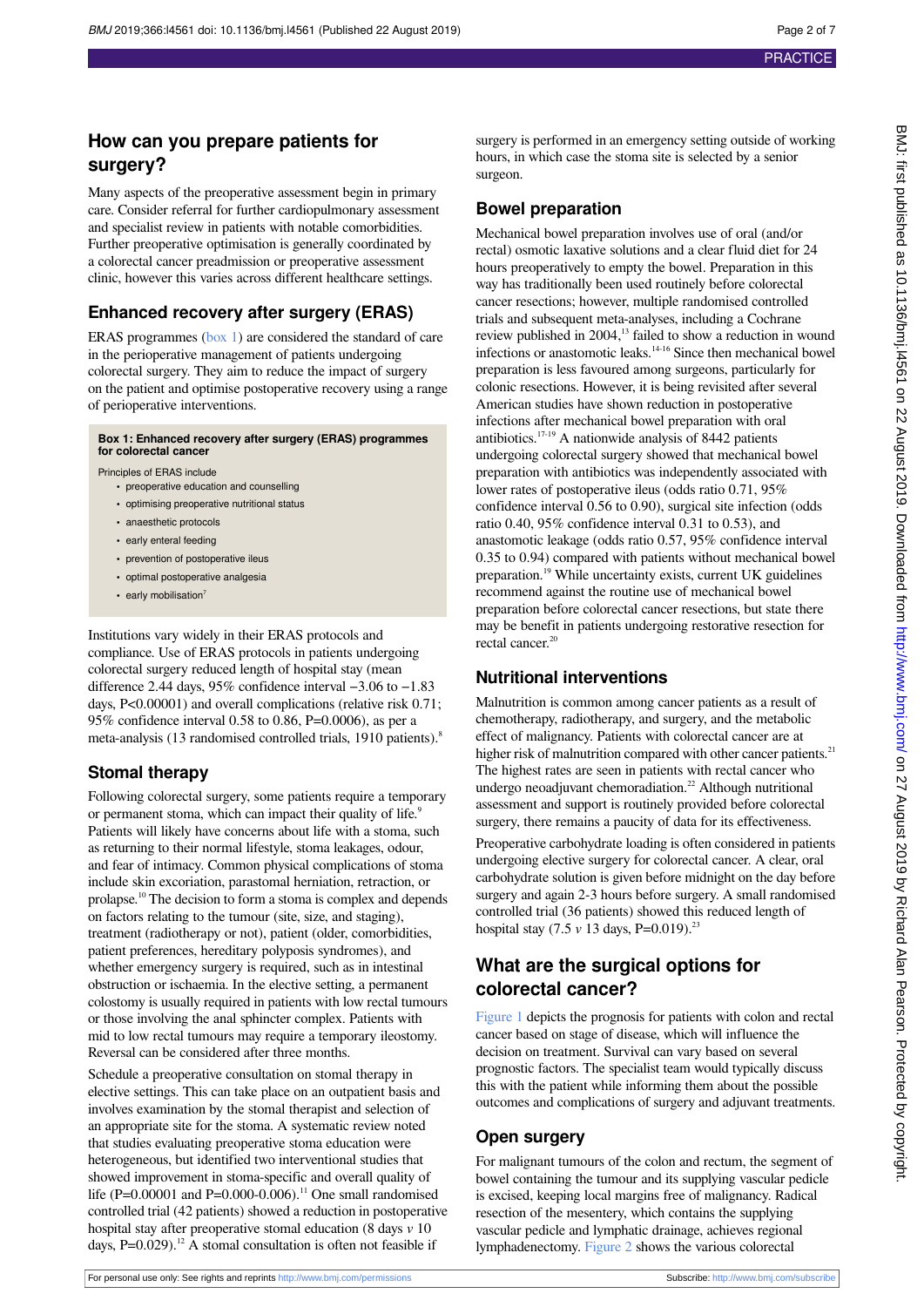resections performed depending on the anatomical location of the tumour. A detailed description of colorectal resection techniques and their variations is beyond the scope of this article.

#### **Laparoscopic surgery**

Laparoscopic colectomy is now well established as a safe alternative to open surgery for colon cancer, albeit with a longer operating time. Laparoscopic resection led to modest improvements in short term outcomes, including a reduction in perioperative mortality (odds ratio 0.33; P=0.005), blood loss (weighted mean difference 0.11 L; P<0.00001), wound related complications (odds ratio:0.65; P=0.01), and length of hospital stay (weighted mean difference 1.7 days; P<0.00001), and more rapid return of spontaneous bowel function (weighted mean difference 23.9 hours; P<0.00001) in an earlier meta-analysis  $(13$  randomised controlled trials, 4013 operations).<sup>24</sup> Concerns surrounding the oncological and survival outcomes associated with laparoscopic resection remained until long term outcomes were available from large multicentre randomised controlled trials.25-28 A subsequent meta-analysis of 12 randomised controlled trials showed no statistically significant difference between laparoscopic and open surgery in cancer related mortality for colon cancer (1575 patients, 14.6% versus 16.4%, 95% confidence interval 0.61 to 1.06, P=0.15) or rectal cancer (578 patients, 9.2% *v* 10.0%, 95% confidence interval 0.37 to 1.19, P= $0.16$ .<sup>29</sup>

Debate is ongoing about the role of laparoscopic rectal resection, both in terms of oncological safety and functional outcomes, $30$ such as continence and sexual function.<sup>31</sup> Two recent multicentre randomised controlled trials failed to show that laparoscopic rectal resection was not inferior to open surgery in terms of successful complete excision; 82% *v* 89% (risk difference  $-7.0\%$ , 95% confidence interval  $-12.4\%$  to  $\infty$ , P for non-inferiority=0.38) and 81.7 *v* 86.9% (−5.3%; 95% confidence interval  $-10.8\%$  to  $\infty$ ; P for non-inferiority=0.41).<sup>32 33</sup>

#### **What are possible complications?**

#### Immediate

Anastomotic leakage is a major complication specific to colorectal surgery and is a major source of morbidity and mortality.<sup>34</sup> Risk factors include tumour factors (large, advanced, or metastatic tumours, requiring low rectal anastomosis), patient factors (preoperative radiotherapy, smoking, vascular disease, pulmonary disease, diabetes, malnutrition, corticosteroids), and operative factors (technical failure, emergency surgery, blood loss, operative time, inotropes).<sup>34</sup> Other immediate complications are those with any major abdominal surgery and hospitalisation, including infection (particularly of the surgical site), haemorrhage, venous thromboembolism, and inadvertent injury to other anatomical structures.

#### Long term

Continence and sexual dysfunction are important long term complications following colorectal surgery. Primary care physicians and other care providers can play an important role in counselling and supporting patients in the long term.

More than 80% of patients who undergo sphincter preserving resection (that is, without permanent colostomy) will experience some degree of postoperative bowel dysfunction, more recently referred to as anterior resection syndrome. This may include increased frequency, incontinence, or obstructed defecation.<sup>35</sup> Risk factors include neoadjuvant therapy and anatomically low tumours.<sup>36</sup> Patients should be informed before surgery about the

possibility of postoperative bowel related problems. A systematic review (14 non-randomised studies) showed no difference in quality of life outcomes between patients with sphincter-saving surgery and permanent colostomies, however a meta-analysis was not feasible because of study heterogeneity.<sup>37</sup> 38</sup>

Urinary incontinence and sexual dysfunction are also important problems in patients who undergo multimodal treatment of rectal cancer. These have been less well studied than bowel related quality of life,<sup>39-41</sup> but both dyspareunia in women and erectile dysfunction in men should be discussed preoperatively. Pretreatment sperm banking may be an option. It is now offered in certain situations in the UK via the NHS.

## **What is the role of adjuvant chemotherapy in colorectal cancer treatment?**

Patients with resected stage III colorectal cancer and some patients with high risk stage II colorectal cancer may benefit from adjuvant chemotherapy, as per UK and Australian guidelines. It is intended to address unresected micrometastases which may lead to recurrent disease.<sup>4542</sup> Between 15% and 50% of patients with stage III disease experience a recurrence.<sup>43</sup> Adjuvant chemotherapy containing fluorouracil has been shown to reduce the relative risk of recurrence by 40% with an associated statistically significant survival benefit.<sup>44</sup> A combination of oxaliplatin and fluorouracil increases this benefit and is the mainstay of adjuvant chemotherapy in these patients.<sup>45</sup> The absolute benefits range between 10 and 20% improvement in survival in patients with stage III disease. Adjuvant chemotherapy is typically given for six months. Newer drugs and combinations are being studied which may reduce the duration of chemotherapy.

Patients with stage II colorectal cancer have a lower risk of recurrence, and the benefits of adjuvant chemotherapy are therefore comparatively modest.<sup>43</sup> The treatment is reserved for patients who are at high risk of recurrence such as having poor tumour differentiation, lymphovascular invasion, fewer than 12 lymph nodes retrieved on resection, locally advanced disease  $(T4)$ , and bowel obstruction or perforation.<sup>4546</sup> In practice, decisions about adjuvant chemotherapy are made on a case-by-case basis by a multidisciplinary team considering the patient's age, fitness, and accessibility to oncology services (which varies between healthcare systems) and in consultation with the patient about their preferences for treatment.

Side effects and complications of specific chemotherapy regimens must be discussed with patients during their consultation with the oncologist. Common side effects of chemotherapy include fatigue, loss of appetite, nausea and vomiting, diarrhoea, bone marrow suppression, and peripheral neuropathy.

## **What is the role of neoadjuvant radiotherapy in rectal cancer treatment?**

Neoadjuvant (preoperative) radiotherapy is recommended for advanced (at least T3 and/or at least N1) rectal tumours in the low and mid rectum. The primary aim is to reduce the risk of local recurrence, but it may also reduce tumour size to facilitate complete excision and lead to modest improvements in survival.<sup>47</sup> Radiotherapy may be delivered alone ("short course" radiotherapy delivered daily for five days) or combined with 5-flurouracil, most commonly as oral capecitabine ("long course" chemoradiotherapy over five weeks). Two large multicentre randomised controlled trials comparing short and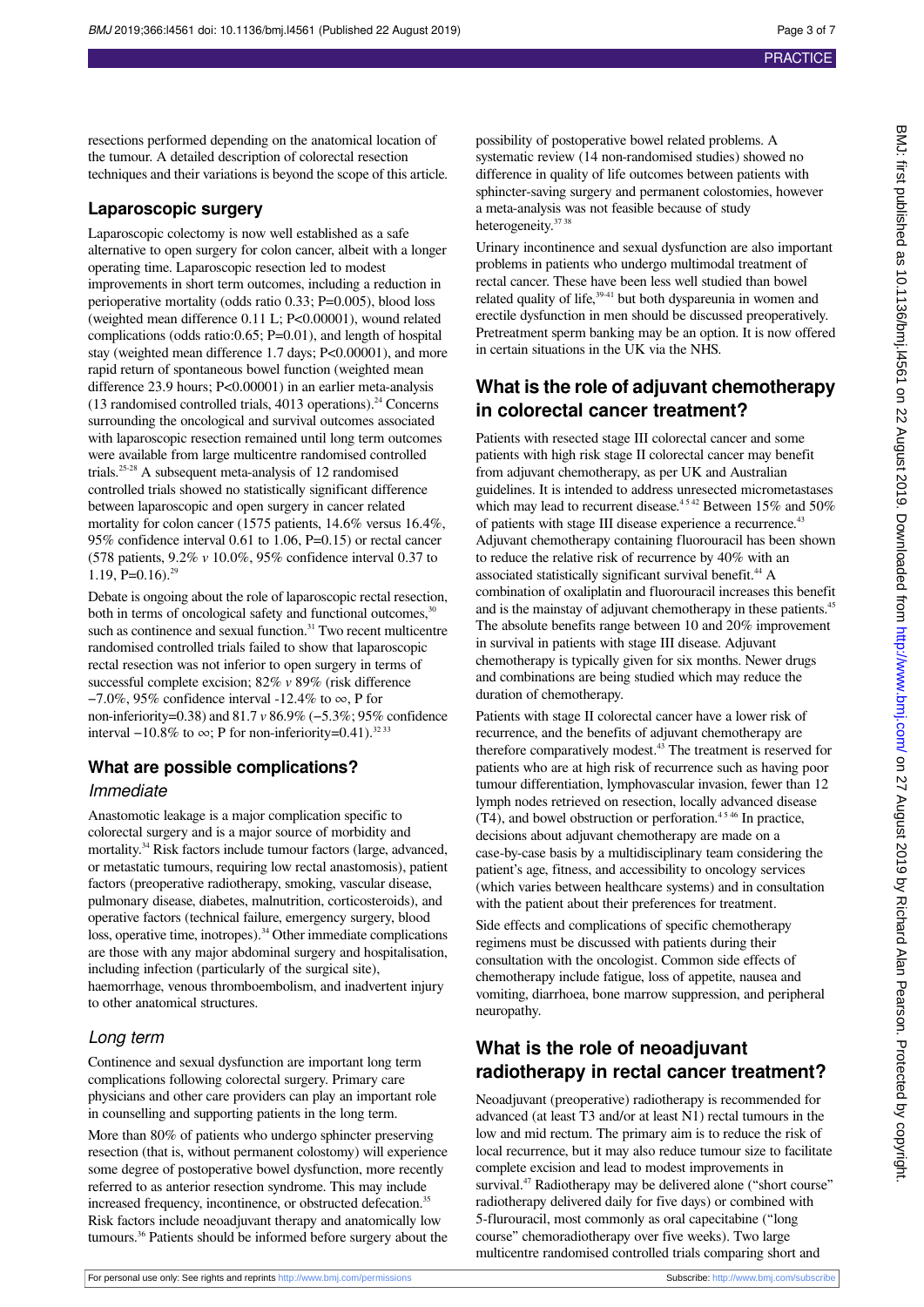long course radiotherapy showed no difference in local recurrence (9.0% *v* 14.2%, P=0.170 and 7.5% *v* 4.4%, P=0.24) or overall survival (67.2% *v* 66.2% at 4 years, P=0.960 and 74% *v* 70% at 5 years, P=0.62).<sup>48 49</sup> Current UK, Australian, and European guidelines state either course is acceptable unless the tumour is T4 or there is concern about mesorectal fascial involvement, in which case long course chemoradiotherapy is recommended followed by surgery at 8-12 weeks to maximise reduction in tumour size.<sup>454250</sup>

Inform patients of possible side effects, such as perianal skin excoriation, proctitis, incontinence, cystitis, and sexual dysfunction.

### **How should patients with colorectal cancer be followed up after surgery?**

Most recurrent colorectal cancer will develop within two years of surgical resection. The median time from resection to recurrence is between 16 and 22 months.<sup>51</sup> Maintain a high index of suspicion in this period. Note any changes in bowel habit, weight loss, abdominal pain, or a palpable mass. Discuss with the treating surgeon and oncologist to arrange prompt imaging and/or endoscopic evaluation.

Current guidelines from the National Institute for Health and Care Excellence (NICE) recommend testing serum CEA level every six months and undertaking at least two CT scans of the chest, abdomen, and pelvis in the first three years after surgery.<sup>4</sup> A rising serum CEA level should raise suspicion of recurrence. A surveillance colonoscopy is offered one year after surgery.

## **How is metastatic and recurrent disease managed?**

There are survival advantages associated with further surgery in patients with locally recurrent rectal cancer, limited liver and lung metastases, as well as small volume peritoneal disease. Refer these patients to centres with expertise in managing advanced and recurrent colorectal cancer.<sup>3</sup> A wide range of increasingly effective oncological interventions is available through specialist centres (which is beyond the scope of this article). However, most patients with advanced or metastatic colorectal cancer are not curable. Care for these patients requires coordination between the general practitioner, surgeon, oncologist, and palliative care physicians, with the individual patient's priorities in mind.

#### **Box 2: Questions for future research**

- **•** What is the role of robotic surgery in the treatment of colorectal cancer?
- **•** Can some patients with rectal cancer be treated curatively with chemoradiotherapy alone?
- **•** In which patients can minimally invasive techniques be used?

#### **Box 3: Additional educational resources**

- **•** Association of Coloproctology of Great Britain & Ireland guidelines for the management of cancer of the colon, rectum and anus: https://www. acpgbi.org.uk/resources/guidelines-management-cancer-colon-rectum $anus-2017$
- **•** National Institute for Health and Care Excellence. Colorectal cancer: diagnosis and management (clinical guideline CG131). 2011. https:// www.nice.org.uk/guidance/cg131
- **•** American Joint Committee on Cancer. Colon and rectum cancer staging 7th Edition. https://cancerstaging.org/references-tools/quickreferences/ documents/colonmedium.pdf

#### **Box 4: Sources and selection criteria**

We searched PubMed and Cochrane Database of Systematic Reviews databases using combinations of search terms relating to colorectal cancer (colon, rectum, colorectal, neoplasia, carcinoma, tumour, metastasis, malignancy), its treatment modalities (chemotherapy, radiotherapy, colorectal surgery, laparoscopic surgery, colectomy, anterior resection, enhanced recovery, stomal therapy), and outcomes (survival, recurrence, quality of life, sexual function, continence). Reference lists of identified manuscripts and recent review articles were also reviewed. We also reviewed articles in the authors' personal libraries. We considered clinical guidelines by the Australian National Health and Medical Research Council, National Institute for Health and Care Excellence, and Association of Coloproctology of Great Britain & Ireland for key practice recommendations

#### **Education into practice**

- **•** How would you discuss bowel, bladder, and sexual function with patients who have had colorectal surgery for cancer?
- **•** How often do you review your patients' stomas for skin excoriation, herniation, retraction, or prolapse?
- **•** How many of your patients with colorectal cancer are at risk of malnutrition?

#### **How patients were involved in the creation of this article**

A patient kindly reviewed this article for The BMJ. He requested additional information on ERAS protocols and what this means for the patient. He also suggested providing information about the side effects of chemotherapy and radiotherapy. This information was subsequently included in the article. We thank the patient reviewer for their input.

**Contributorship statements** Kilian Brown—concept design and planning, literature search and reference identification, drafting manuscript, final approval. Michael Solomon—concept design and planning, reference identification, critical revision of manuscript, final approval. Sarah O'Shannassy—concept design and planning, reference identification, drafting manuscript, final approval. Kate Mahon—concept design and planning, reference identification, critical revision of manuscript, final approval. Guarantor: Michael Solomon.

**Competing interests** The BMJ has judged that there are no disqualifying financial ties to commercial companies. The authors declare the following other interests: none.

Further details of BMJ policy on financial interests is here: https://www.bmj.com/ about-bmj/resources-authors/forms-policies-and-checklists/declaration-competinginterests

Provenance and peer review: commissioned; externally peer reviewed.

Patient consent not applicable.

- 1 Ferlay J, Soerjomataram I, Ervik M, et al. GLOBOCAN 2012 v1.0, Cancer incidence and mortality worldwide: IARC CancerBase No 11. 2013. [http://globocan.iarc.fr.](http://globocan.iarc.fr)
- 2 Arnold M, Sierra MS, Laversanne M, Soerjomataram I, Jemal A, Bray F. Global patterns and trends in colorectal cancer incidence and mortality. Gut 2017;66:683-91. 10.1136/gutjnl-2015-310912 26818619
- 3 Thrumurthy SG, Thrumurthy SSD, Gilbert CE, Ross P, Haji A. Colorectal adenocarcinoma: risks, prevention and diagnosis. BMJ 2016;354:i3590. 10.1136/bmj.i3590 27418368
- 4 National Institute for Health and Care Excellence. Colorectal cancer: The Diagnosis and Management of colorectal cancer. United Kingdom: National Institute for Health and Care Excellence. 2011. https://www.nice.org.uk/guidance/cg131
- 5 National Health and Medical Research Council. Clinical practice guidelines for the prevention, early detection and management of colorectal cancer. Australia. 2017. https: //wiki.cancer.org.au/australia/Guidelines:Colorectal\_cancer
- 6 MERCURY Study Group. Extramural depth of tumor invasion at thin-section MR in patients with rectal cancer: results of the MERCURY study. Radiology 2007;243:132-9. 10.1148/radiol.2431051825 17329685
- 7 Lassen K, Soop M, Nygren J, etal. Enhanced Recovery After Surgery (ERAS) Group. Consensus review of optimal perioperative care in colorectal surgery: Enhanced Recovery After Surgery (ERAS) Group recommendations. Arch Surg 2009;144:961-9. 10.1001/archsurg.2009.170 19841366
- Zhuang CL, Ye XZ, Zhang XD, Chen BC, Yu Z. Enhanced recovery after surgery programs versus traditional care for colorectal surgery: a meta-analysis of randomized controlled trials. Dis Colon Rectum 2013;56:667-78. 10.1097/DCR.0b013e3182812842 23575408
- 9 Brown H, Randle J. Living with a stoma: a review of the literature. J Clin Nurs 2005;14:74-81. 10.1111/j.1365-2702.2004.00945.x 15656851
- 10 Salvadalena G. Incidence of complications of the stoma and peristomal skin among individuals with colostomy, ileostomy, and urostomy: a systematic review. J Wound Ostomy Continence Nurs 2008;35:596-607, quiz 608-9. 10.1097/01.WON.0000341473.86932.89 19018200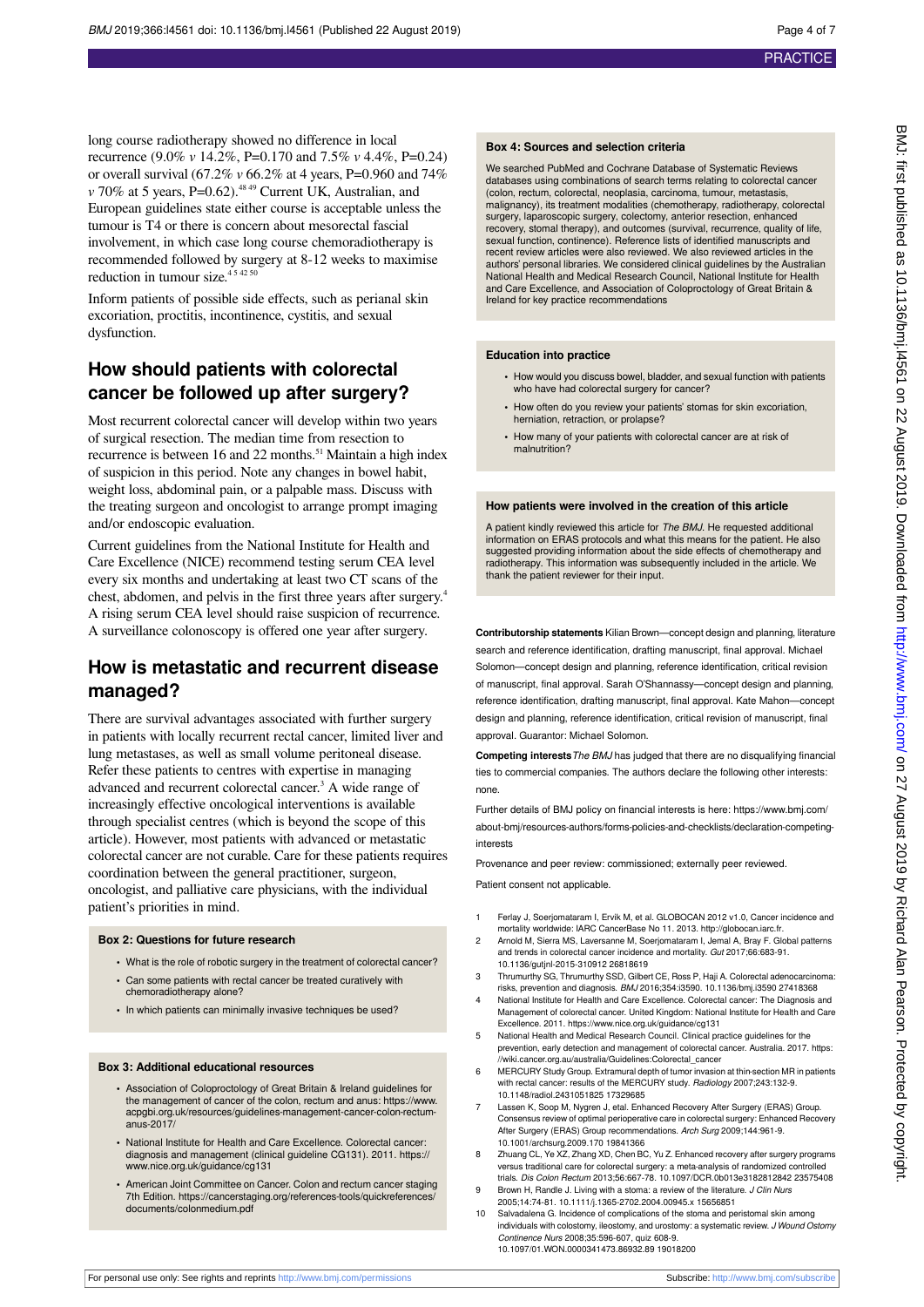- 11 Danielsen AK, Burcharth J, Rosenberg J. Patient education has a positive effect in patients with a stoma: a systematic review. Colorectal Dis 2013:15:e276-83 10.1111/codi.12197 23470040
- 12 Chaudhri S, Brown L, Hassan I, Horgan AF. Preoperative intensive, community-based vs. traditional stoma education: a randomized, controlled trial. Dis Colon Rectum 2005;48:504-9. 10.1007/s10350-004-0897-0 15768181
- 13 Güenaga KF, Matos D, Wille-Jørgensen P. Mechanical bowel preparation for elective colorectal surgery. Cochrane Database Syst Rev 2011;(9):CD001544. 10.1002/14651858.CD001544.pub4 21901677
- 14 Zmora O, Mahajna A, Bar-Zakai B, etal . Colon and rectal surgery without mechanical bowel preparation: a randomized prospective trial. Ann Surg 2003;237:363-7. 10.1097/01.SLA.0000055222.90581.59 12616120
- 15 Wille-Jørgensen P, Guenaga KF, Matos D, Castro AA. Pre-operative mechanical bowel cleansing or not? an updated meta-analysis. Colorectal Dis 2005;7:304-10. 10.1111/j.1463-1318.2005.00804.x 15932549
- 16 Bucher P, Gervaz P, Soravia C, Mermillod B, Erne M, Morel P. Randomized clinical trial of mechanical bowel preparation versus no preparation before elective left-sided colorectal surgery. Br J Surg 2005;92:409-14. 10.1002/bjs.4900 15786427
- 17 Scarborough JE, Mantyh CR, Sun Z, Migaly J. Combined mechanical and oral antibiotic bowel preparation reduces incisional surgical site infection and anastomotic leak rates after elective colorectal resection: an analysis of colectomy-targeted ACS NSQIP. Ann Surg 2015;262:331-7. 10.1097/SLA.0000000000001041 26083870
- 18 Morris MS, Graham LA, Chu DI, Cannon JA, Hawn MT. Oral antibiotic bowel preparation significantly reduces surgical site infection rates and readmission rates in elective colorectal surgery. Ann Surg 2015;261:1034-40. 10.1097/SLA.0000000000001125 25607761
- 19 Kiran RP, Murray AC, Chiuzan C, Estrada D, Forde K. Combined preoperative mechanical bowel preparation with oral antibiotics significantly reduces surgical site infection. anastomotic leak, and ileus after colorectal surgery. Ann Surg 2015;262:416-25, discussion 423-5. 10.1097/SLA.0000000000001416 26258310
- 20 Moran B, Cunningham C, Singh T, etal . Association of coloproctology of Great Britain & Ireland (ACPGBI): guidelines for the management of cancer of the colon, rectum and anus (2017)—surgical management. Colorectal Dis 2017;19(Suppl 1):18-36. 10.1111/codi.13704 28632309
- 21 Hu WH, Cajas-Monson LC, Eisenstein S, Parry L, Cosman B, Ramamoorthy S. Preoperative malnutrition assessments as predictors of postoperative mortality and morbidity in colorectal cancer: an analysis of ACS-NSQIP. Nutr J 2015;14:91. 10.1186/s12937-015-0081-5 26345703
- 22 Yamano T, Yoshimura M, Kobayashi M, etal . Malnutrition in rectal cancer patients receiving preoperative chemoradiotherapy is common and associated with treatment tolerability and anastomotic leakage. Int J Colorectal Dis 2016;31:877-84
- 23 Noblett SE, Watson DS, Huong H, Davison B, Hainsworth PJ, Horgan AF. Pre-operative<br>oral carbohydrate loading in colorectal surgery: a randomized controlled trial. Colorectal Dis 2006;8:563-9. 10.1111/j.1463-1318.2006.00965.x 16919107
- 24 Tjandra JJ, Chan MK. Systematic review on the short-term outcome of laparoscopic resection for colon and rectosigmoid cancer. Colorectal Dis 2006;8:375-88. 10.1111/j.1463-1318.2006.00974.x 16684081
- 25 Jayne DG, Guillou PJ, Thorpe H, etal. UK MRC CLASICC Trial Group. Randomized trial of laparoscopic-assisted resection of colorectal carcinoma: 3-year results of the UK MRC CLASICC Trial Group. J Clin Oncol 2007;25:3061-8. 10.1200/JCO.2006.09.7758 17634484
- 26 Fleshman J, Sargent DJ, Green E, etal. Clinical Outcomes of Surgical Therapy Study Group. Laparoscopic colectomy for cancer is not inferior to open surgery based on 5-year data from the COST Study Group trial. Ann Surg 2007;246:655-62, discussion 662-4. 10.1097/SLA.0b013e318155a762 17893502
- 27 Deijen CL, Vasmel JE, de Lange-de Klerk ESM, etal. COLOR (COlon cancer Laparoscopic or Open Resection) study group. Ten-year outcomes of a randomised trial of laparoscopic versus open surgery for colon cancer. Surg Endosc 2017;31:2607-15. 10.1007/s00464-016-5270-6 27734203
- 28 Bagshaw PF, Allardyce RA, Frampton CM, etal. Australasian Laparoscopic Colon Cancer Study Group. Long-term outcomes of the australasian randomized clinical trial comparing laparoscopic and conventional open surgical treatments for colon cancer: the Australasian Laparoscopic Colon Cancer Study trial. Ann Surg 2012;256:915-9. 10.1097/SLA.0b013e3182765ff8 23154392
- 29 Kuhry E, Schwenk WF, Gaupset R, Romild U, Bonjer HJ. Long-term results of laparoscopic colorectal cancer resection. Cochrane Database Syst Rev 2008;(2):CD003432. 10.1002/14651858.CD003432.pub2 18425886
- 30 Martínez-Pérez A, Carra MC, Brunetti F, de'Angelis N. Pathologic outcomes of laparoscopic vs open mesorectal excision for rectal cancer: a systematic review and meta-analysis. JAMA Surg 2017;152:e165665. 10.1001/jamasurg.2016.5665 28196217
- Jayne DG, Brown JM, Thorpe H, Walker J, Quirke P, Guillou PJ. Bladder and sexual function following resection for rectal cancer in a randomized clinical trial of laparoscopic<br>versus open technique. *Br J Surg* 2005;92:1124-32. 10.1002/bjs.4989 15997446
- 32 Stevenson AR, Solomon MJ, Lumley JW, etal. ALaCaRT Investigators. Effect of laparoscopic-assisted resection vs open resection on pathological outcomes in rectal cancer: The ALaCaRT randomized clinical trial. JAMA 2015;314:1356-63. 10.1001/jama.2015.12009 26441180
- 33 Fleshman J, Branda M, Sargent DJ, etal . Effect of laparoscopic-assisted resection vs open resection of Stage II or III rectal cancer on pathologic outcomes: The ACOSOG Z6051 Randomized Clinical Trial. JAMA 2015;314:1346-55. 10.1001/jama.2015.10529 26441179
- 34 McDermott FDAS, Smith J, Steele RJC, Carlson GL, Winter DC. Issues in professional practice: prevention, diagnosis and management of colorectal anastomotic leakage. .<br>Association of Surgeons of Great Britain and Ireland. United Kingdom 2016. https://www acpgbi.org.uk/resources/prevention-diagnosis-management-colorectal-anastomoticleakage
- 35 Keane C, Wells C, O'Grady G, Bissett IP. Defining low anterior resection syndrome: a systematic review of the literature. Colorectal Dis 2017;19:713-22. 10.1111/codi.13767 28612460
- 36 Battersby NJ, Juul T, Christensen P, etal. United Kingdom Low Anterior Resection Syndrome Study Group. Predicting the risk of bowel-related quality-of-life impairment after restorative resection for rectal cancer: a multicenter cross-sectional study. Dis Colon Rectum 2016;59:270-80. 10.1097/DCR.0000000000000552 26953985
- Pachler J, Wille-Jørgensen P. Quality of life after rectal resection for cancer, with or without manent colostomy. Cochrane Database Syst Rev 2012;12:CD004323. .<br>10.1002/14651858.CD004323.pub4.23235607
- 38 How P, Stelzner S, Branagan G, etal . Comparative quality of life in patients following abdominoperineal excision and low anterior resection for low rectal cancer. Dis Colon Rectum 2012;55:400-6. 10.1097/DCR.0b013e3182444fd1 22426263
- 39 Bregendahl S, Emmertsen KJ, Lindegaard JC, Laurberg S. Urinary and sexual dysfunction in women after resection with and without preoperative radiotherapy for rectal cancer: a population-based cross-sectional study. Colorectal Dis 2015;17:26-37. 10.1111/codi.12758 25156386
- 40 Lange MM, van de Velde CJ. Urinary and sexual dysfunction after rectal cancer treatment. Nat Rev Urol 2011;8:51-7. 10.1038/nrurol.2010.206 21135876
- 41 Hendren SK, O'Connor BI, Liu M, etal . Prevalence of male and female sexual dysfunction is high following surgery for rectal cancer. Ann Surg 2005;242:212-23. 10.1097/01.sla.0000171299.43954.ce 16041212
- Gollins S, Moran B, Adams R, etal . Association of Coloproctology of Great Britain & Ireland (ACPGBI): Guidelines for the management of cancer of the colon, rectum and<br>anus 2017—Multidisciplinary management. Colorectal Dis 2017;19(Suppl 1):37-66. 10.1111/codi.13705 28632307
- Brenner H, Kloor M, Pox CP. Colorectal cancer. Lancet 2014;383:1490-502. 10.1016/S0140-6736(13)61649-9 24225001
- 44 Gill S, Loprinzi CL, Sargent DJ, etal . Pooled analysis of fluorouracil-based adjuvant therapy for stage II and III colon cancer: who benefits and by how much? J Clin Oncol 2004;22:1797-806. 10.1200/JCO.2004.09.059 15067028
- 45 André T, Boni C, Mounedji-Boudiaf L, etal. Multicenter International Study of Oxaliplatin/5-Fluorouracil/Leucovorin in the Adjuvant Treatment of Colon Cancer (MOSAIC) Investigators. Oxaliplatin, fluorouracil, and leucovorin as adjuvant treatment for colon cancer. N Engl J Med 2004;350:2343-51. 10.1056/NEJMoa032709 15175436
- 46 Böckelman C, Engelmann BE, Kaprio T, Hansen TF, Glimelius B. Risk of recurrence in patients with colon cancer stage II and III: a systematic review and meta-analysis of recent literature. Acta Oncol 2015;54:5-16. 10.3109/0284186X.2014.975839 25430983
- 47 Colorectal Cancer Collaborative Group. Adjuvant radiotherapy for rectal cancer: a systematic overview of 8,507 patients from 22 randomised trials. Lancet 2001;358:1291-304. 10.1016/S0140-6736(01)06409-1 11684209
- 48 Bujko K, Nowacki MP, Nasierowska-Guttmejer A, Michalski W, Bebenek M, Kryj M. Long-term results of a randomized trial comparing preoperative short-course radiotherapy with preoperative conventionally fractionated chemoradiation for rectal cancer. Br J Surg 2006;93:1215-23. 10.1002/bjs.5506 16983741
- 49 Ngan SY, Burmeister B, Fisher RJ, etal . Randomized trial of short-course radiotherapy versus long-course chemoradiation comparing rates of local recurrence in patients with T3 rectal cancer: Trans-Tasman Radiation Oncology Group trial 01.04. J Clin Oncol 2012;30:3827-33. 10.1200/JCO.2012.42.9597 23008301
- 50 Glynne-Jones R, Wyrwicz L, Tiret E, etal. ESMO Guidelines Committee. Rectal cancer: ESMO Clinical Practice Guidelines for diagnosis, treatment and follow-up. Ann Oncol 2017;28(suppl\_4):iv22-40. 10.1093/annonc/mdx224 28881920
- 51 Hellinger MD, Santiago CA. Reoperation for recurrent colorectal cancer. Clin Colon Rectal Surg 2006;19:228-36. 10.1055/s-2006-956445 20011326

Published by the BMJ Publishing Group Limited. For permission to use (where not already granted under a licence) please go to [http://group.bmj.com/group/rights-licensing/](http://group.bmj.com/group/rights-licensing/permissions) [permissions](http://group.bmj.com/group/rights-licensing/permissions)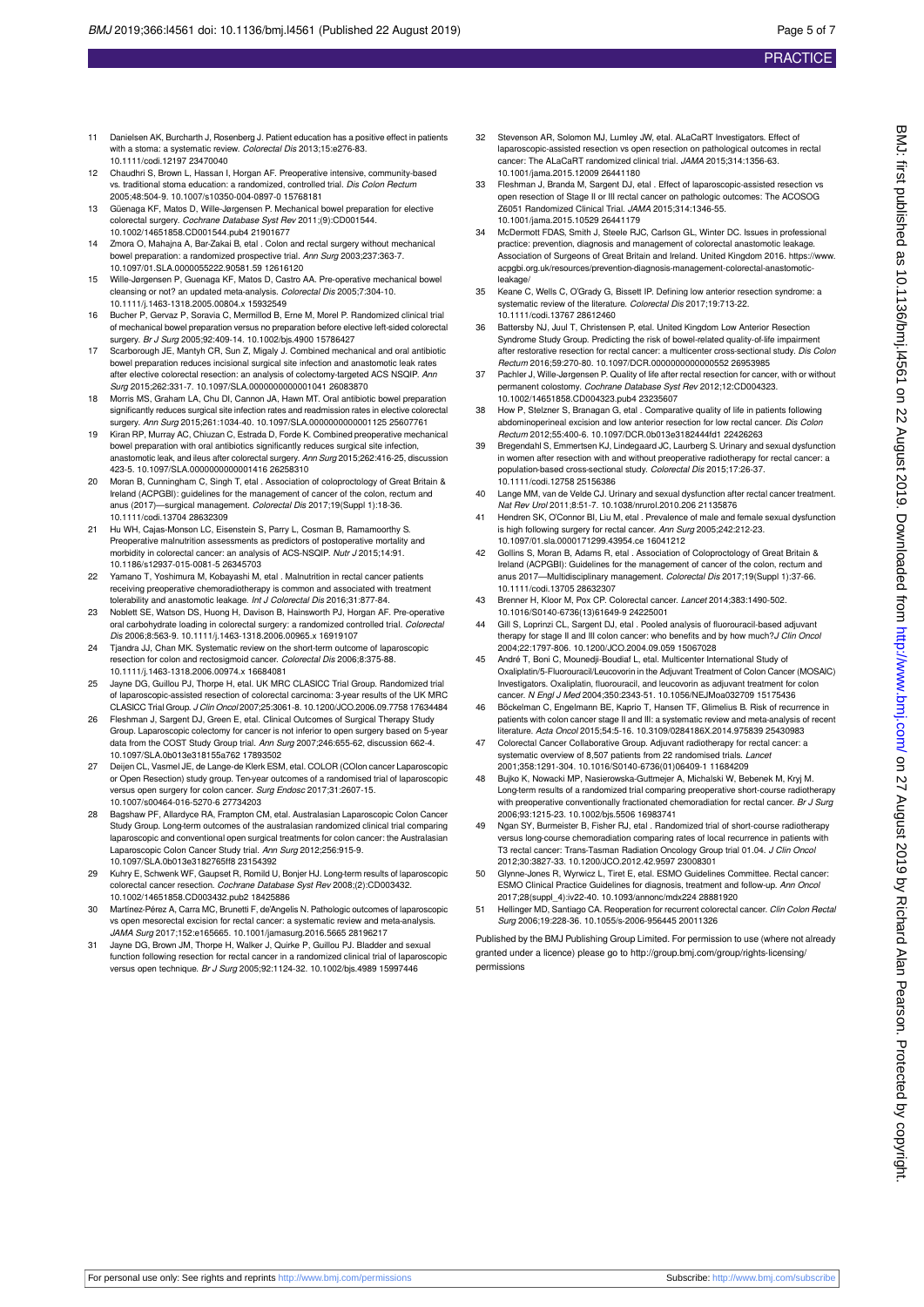## **Table**

<span id="page-5-0"></span>**Table 1| Colorectal cancer staging according to the American Joint Committee on Cancer (AJCC) (adapted from the American Cancer Society)**

|             | AJCC Stage Stage grouping                                              | <b>Stage description</b>                                                                                                                                                                                                                                                                                                                                             |
|-------------|------------------------------------------------------------------------|----------------------------------------------------------------------------------------------------------------------------------------------------------------------------------------------------------------------------------------------------------------------------------------------------------------------------------------------------------------------|
| 0           | Tis<br>N <sub>0</sub><br>M0                                            | The cancer is in its earliest stage, known as carcinoma in situ or intramucosal carcinoma (Tis). It has not grown beyond the inner<br>layer (mucosa) of the colon or rectum                                                                                                                                                                                          |
|             | T1 or T2<br>N <sub>0</sub><br>M0                                       | The cancer has grown through the muscularis mucosa into the submucosa (T1), and it may also have grown into the muscularis<br>propria (T2). It has not spread to nearby lymph nodes (N0) or to distant sites (M0)                                                                                                                                                    |
| lia         | T3<br>N <sub>0</sub><br>M0                                             | The cancer has grown into the outermost layers of the colon or rectum but has not gone through them (T3). It has not reached<br>nearby organs. It has not spread to nearby lymph nodes (N0) or to distant sites (M0)                                                                                                                                                 |
| IIВ         | T4a<br>N0<br>M <sub>0</sub>                                            | The cancer has grown through the wall of the colon or rectum but has not grown into other nearby tissues or organs (T4a). It has<br>not yet spread to nearby lymph nodes (N0) or to distant sites (M0)                                                                                                                                                               |
| IIC         | T4b<br>N0<br>M <sub>0</sub>                                            | The cancer has grown through the wall of the colon or rectum and is attached to or has grown into other nearby tissues or organs<br>(T4b). It has not yet spread to nearby lymph nodes (N0) or to distant sites (M0)                                                                                                                                                 |
| iiia        | T1 or T2<br>N <sub>1</sub> /N <sub>1</sub> c<br>M <sub>0</sub>         | The cancer has grown through the mucosa into the submucosa (T1), and it may also have grown into the muscularis propria (T2).<br>It has spread to 1 to 3 nearby lymph nodes (N1) or into areas of fat near the lymph nodes but not the nodes themselves (N1c). It<br>has not spread to distant sites (M0).                                                           |
|             | T1<br>N <sub>2</sub> a<br>M <sub>0</sub>                               | The cancer has grown through the mucosa into the submucosa (T1). It has spread to 4 to 6 nearby lymph nodes (N2a). It has not<br>spread to distant sites (M0)                                                                                                                                                                                                        |
| <b>IIIB</b> | T3 or T4a<br>N <sub>1</sub> /N <sub>1</sub> c<br>M <sub>0</sub>        | The cancer has grown into the outermost layers of the colon or rectum (T3) or through the visceral peritoneum (T4a) but has not<br>reached nearby organs. It has spread to 1 to 3 nearby lymph nodes (N1a or N1b) or into areas of fat near the lymph nodes but<br>not the nodes themselves (N <sub>1c</sub> ). It has not spread to distant sites (M <sub>0</sub> ) |
|             | T <sub>2</sub> or T <sub>3</sub><br>N <sub>2</sub> a<br>M <sub>0</sub> | The cancer has grown into the muscularis propria (T2) or into the outermost layers of the colon or rectum (T3). It has spread to 4<br>to 6 nearby lymph nodes (N2a). It has not spread to distant sites (M0).                                                                                                                                                        |
|             | T1 or T2<br>N <sub>2</sub> b<br>M <sub>0</sub>                         | The cancer has grown through the mucosa into the submucosa (T1), and it may also have grown into the muscularis propria (T2).<br>It has spread to 7 or more nearby lymph nodes (N2b). It has not spread to distant sites (M0)                                                                                                                                        |
| <b>IIIC</b> | T4a<br>N <sub>2</sub> a<br>M <sub>0</sub>                              | The cancer has grown through the wall of the colon or rectum (including the visceral peritoneum) but has not reached nearby<br>organs (T4a). It has spread to 4 to 6 nearby lymph nodes (N2a). It has not spread to distant sites (M0)                                                                                                                               |
|             | T3 or T4a<br>N <sub>2</sub> b<br>M <sub>0</sub>                        | The cancer has grown into the outermost layers of the colon or rectum (T3) or through the visceral peritoneum (T4a) but has not<br>reached nearby organs. It has spread to 7 or more nearby lymph nodes (N2b). It has not spread to distant sites (M0)                                                                                                               |
|             | T <sub>4</sub> b<br>N1 or N2<br>M0                                     | The cancer has grown through the wall of the colon or rectum and is attached to or has grown into other nearby tissues or organs<br>(T4b). It has spread to at least one nearby lymph node or into areas of fat near the lymph nodes (N1 or N2). It has not spread to<br>distant sites (M0)                                                                          |
| IVA         | Any T<br>Any N<br>M <sub>1</sub> a                                     | The cancer may or may not have grown through the wall of the colon or rectum (Any T). It might or might not have spread to nearby<br>lymph nodes (Any N). It has spread to 1 distant organ (such as the liver or lung) or distant set of lymph nodes, but not to distant<br>parts of the peritoneum (the lining of the abdominal cavity) (M1a)                       |
| <b>IVB</b>  | Any T<br>Any N<br>M <sub>1</sub> b                                     | The cancer might or might not have grown through the wall of the colon or rectum (Any T). It might or might not have spread to<br>nearby lymph nodes (Any N). It has spread to more than 1 distant organ (such as the liver or lung) or distant set of lymph nodes,<br>but not to distant parts of the peritoneum (the lining of the abdominal cavity) (M1b)         |
| <b>IVC</b>  | Any T<br>Any N<br>M1c                                                  | The cancer might or might not have grown through the wall of the colon or rectum (Any T). It might or might not have spread to<br>nearby lymph nodes (Any N). It has spread to distant parts of the peritoneum (the lining of the abdominal cavity), and may or may<br>not have spread to distant organs or lymph nodes (M1c)                                        |